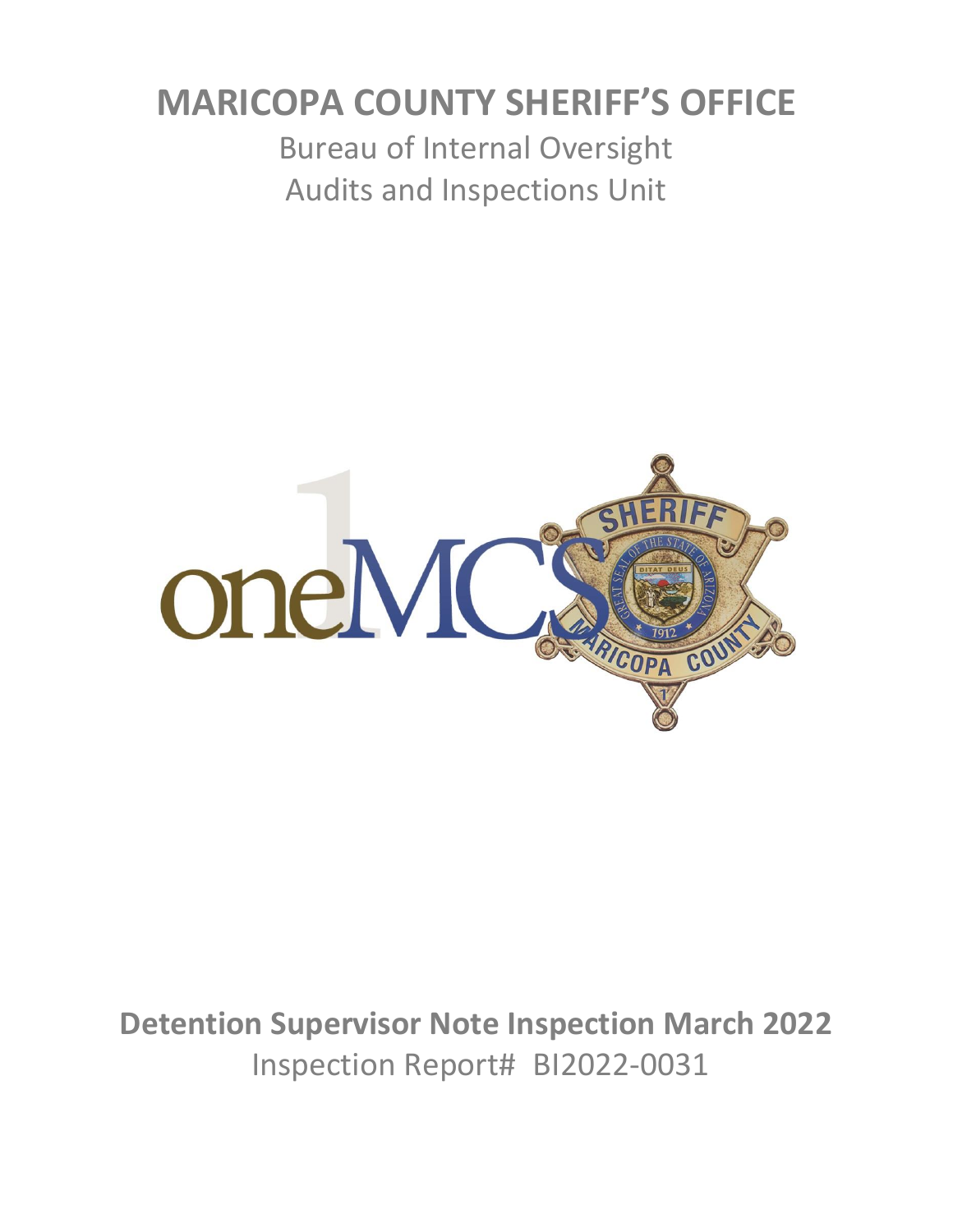The Audits and Inspections Unit (AIU) of the Bureau of Internal Oversight (BIO) will conduct Blue Team Supervisor Note entry inspections monthly. The purpose of the inspection is to ensure compliance with Office policies and to promote proper supervision. To achieve this, inspectors will select for review the Supervisor Note entries for 35 randomly selected Detention personnel for the month being inspected. To ensure consistent inspections, the Supervisor Note Inspection Matrix developed by the AIU will be utilized.

## **Compliance Objectives:**

Utilize the Supervisor Note Inspection Matrix, review each selected employee's EIS information to ensure they received the following during March 2022:

- Ensure the supervisor completed a minimum of one Supervisor Note entry
- Ensure the supervisor completed one performance-based entry
- Ensure the supervisor conducted a review of EIS data

### **Criteria:**

MCSO Policy GB-2, *Command Responsibility*

### **Conditions:**

A review of the IAPro records revealed that, of the 35 employees' records reviewed for Supervisor Note entries submitted during February, 35 employees received all entries which contained the required elements of this inspection and in compliance with MCSO Policy GB-2, *Command Responsibility*.

MCSO achieved a compliance rate of **100%** in the Detention Supervisor Note inspection for March 2022, as illustrated in the graph below: